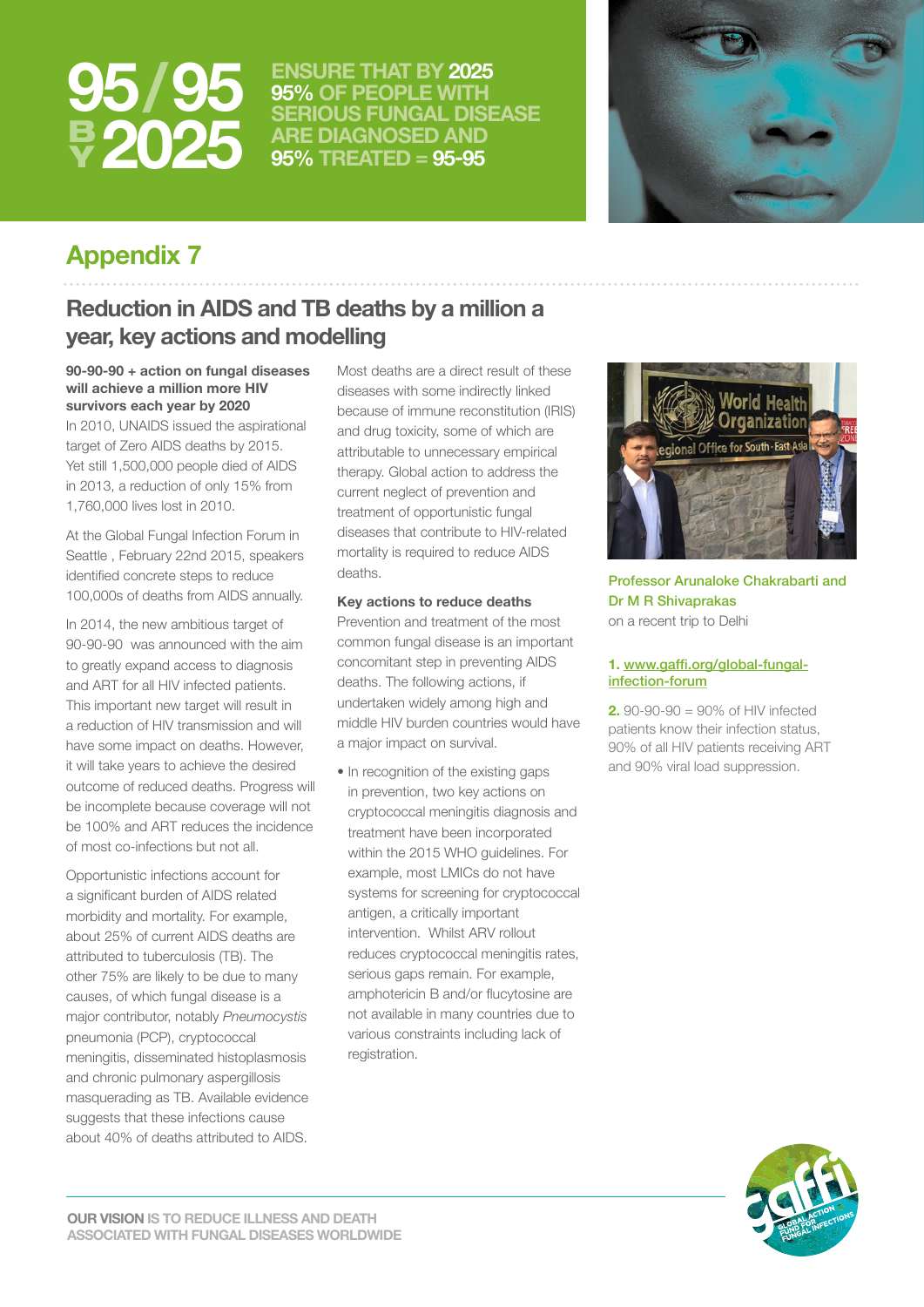

# **Reduction in AIDS and TB deaths by a million a year, key actions and modelling**

| <b>Disease entity</b>                                        | <b>Diagnostic action</b>                           | <b>Treatment</b>                                                                      | Proposed action to be taken                                                                                                 |
|--------------------------------------------------------------|----------------------------------------------------|---------------------------------------------------------------------------------------|-----------------------------------------------------------------------------------------------------------------------------|
| Cryptococcal antigenaemia<br>pre-meningitis                  | Screening <200 CD4                                 | Fluconazole therapy                                                                   | Promote rapid adoption of 2015<br>WHO guidelines                                                                            |
| Cryptococcal meningitis                                      | Rapid antigen testing<br>(LFA)<br>Lumbar punctures | Amphotericin $B +$<br>Flucytosine                                                     | Promote rapid adoption of 2015<br>WHO guidelines.<br>Improve access to drugs in high<br>burden countries                    |
| Pneumocystis pneumonia                                       | Molecular diagnosis<br>Direct microscopy           | Discontinuation of<br>unnecessary empirical<br>therapy. Oral therapy<br>of mild cases | Promote implementation of rapid<br>molecular diagnostic.<br>Develop WHO treatment guidelines                                |
| Disseminated histoplasmosis                                  | Antigen (or PCR) testing<br>in relevant countries  | Amphotericin B<br>Itraconazole                                                        | Ensure access to antigen and/or<br>PCR diagnosis and drugs in high<br>burden countries.<br>Develop WHO treatment guidelines |
| Chronic pulmonary<br>aspergillosis in<br>'smear negative TB' | Aspergillus IgG antibody                           | Itraconazole or<br>amphotericin B                                                     | Ensure access to Aspergillus<br>antibody diagnosis and drugs in<br>high burden countries                                    |

• *Pneumocystis* pneumonia (PCP) is also a relatively common AIDS-defining illness. It varies in incidence, but is a cause of death in a significant minority of patients sampled at autopsy. Late diagnosis has a worse outcome, and mild cases can be treated with oral therapy as an outpatient, without hospital admission . While the best therapy, co-trimoxazole, is almost universally available, and the WHO has issued guidelines on its use for prophylaxis, there are no WHO guidelines on treatment of PCP. There is a need for clear guidelines including on the use of corticosteroids in treating PCP which are often given, but do not constitute a long-term solution and may reactivate TB. Many molecular diagnostic tests are available but are poorly standardized and too expensive. A low cost diagnostic is required for LMICs. A good candidate, which improves the accuracy of diagnosis and allows diagnosis of mild cases, is in

development. ART rollout is also critical in reducing PCP, and specific guidelines on the diagnosis and treatment of PCP will help improve patient outcomes and reduce preventable deaths.

• Disseminated histoplasmosis is common as an AIDS-defining illness in Central and South America, with mortality ~50%. The rate of disease does not seem to fall with ART rollout, probably because *Histoplasma* is a primary pathogen. Either urinary antigen or blood PCR are excellent early diagnostic tools but they are available in only a few centers. Confusingly, TB is a common concomitant infection. Mortality can be reduced from >50% if based on culture, to <20% with either amphotericin B or itraconazole treatment. Despite its importance in the treatment of histoplasmosis, itraconazole is not on the WHO Essential Medicines List (EML), affecting availability in many countries. Therefore an application

has been submitted to the WHO for itraconazole to be included on the EML. Similar to PCP the WHO has not developed guidelines for the treatment of histoplasmosis; their development will improve diagnosis and treatment and prevent deaths.

• Chronic pulmonary aspergillosis is a relatively common complication of pulmonary TB. Its radiological and clinical manifestations are similar to TB, although fever is uncommon. It is often mistaken for TB, especially smear negative TB. The key diagnostic test, the detection in serum of *Aspergillus* IgG is not widely available in LMICs. Treatment options are amphotericin B or itraconazole, or the newer azoles and echinocandins. ART rollout is unlikely to reduce the incidence of CPA, but reduction in TB cases will.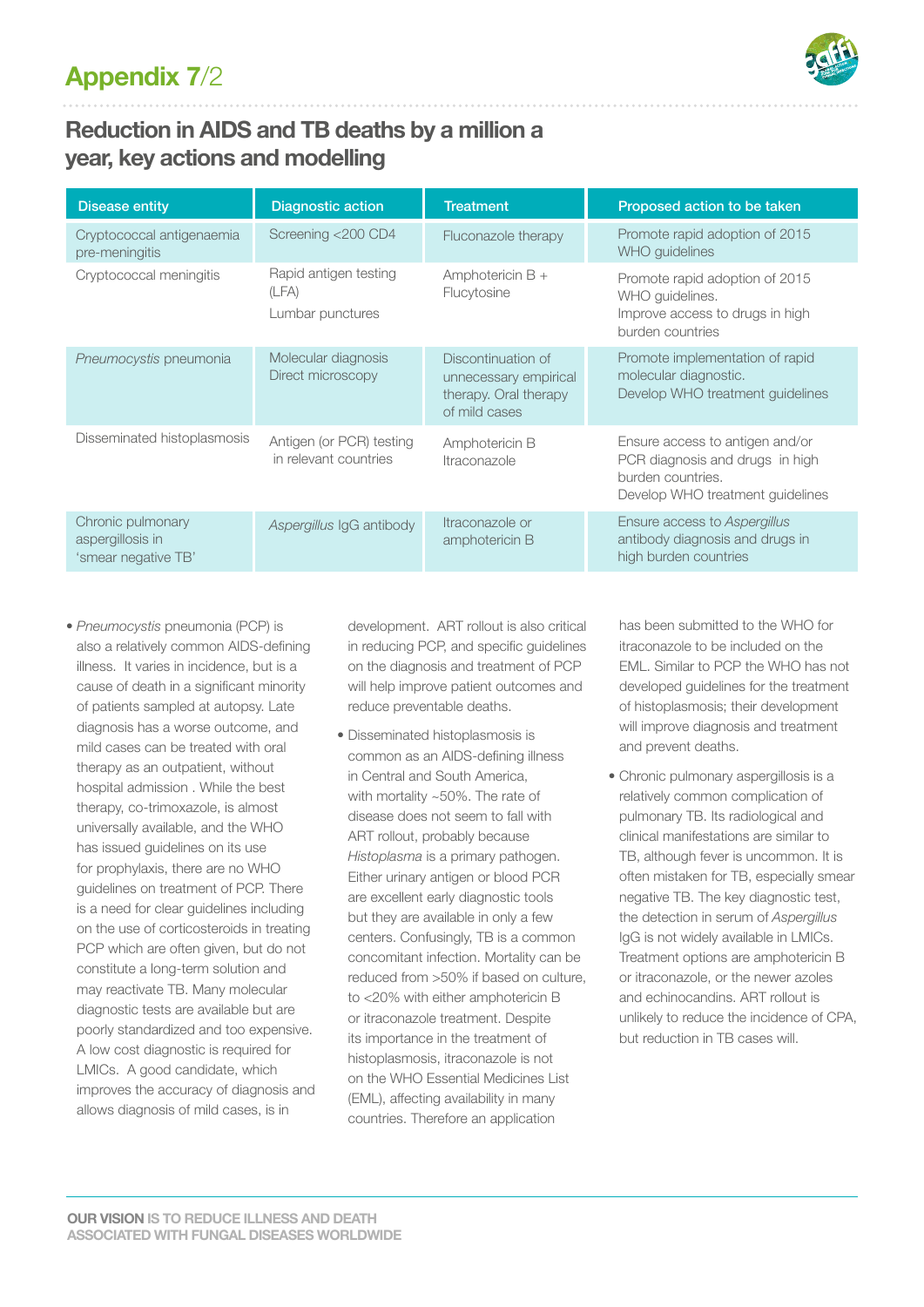

# **Appendix 7**/3

# **Modeling of the impact of improved management of fungal disease on AIDS survival**

Of the estimated 35 million with HIV infection, 20 million are not on ARVs. Those with CD4 cell counts <100 are at greatest risk of dying, and it is assumed that 2,700,000 people are in this category.

Prior to the institution of the 90-90-90 target, the number of AIDS deaths has been falling at about 80,000 annually, reaching 1,500,000 in 2013. Based on current trends an annual reduction of 450,000-550,000 deaths by 2020 is expected.

### **90-90-90**

Gradual movement towards the 90-90- 90 target will likely see a further reduction in deaths. As many of those to be treated will have high CD4 counts and are not at risk of an early AIDS death. So we have estimated an additional 50% deaths per year related to ARVs relative to current declines is estimated. This would add 200,000-250,000 annual survivors.

### **Cryptococcal disease**

The most conservative estimate for AIDSrelated cryptococcal meningitis cases worldwide is 372,000 (1). Currently the ten-week survival in treated cases is 30-50%. Since many patients are never diagnosed, it is likely that a minimum of 250,000 AIDS deaths are attributable to cryptococcal meningitis. Screening for cryptococcal antigen and oral treatment with fluconazole (screen and treat) is likely to reduce mortality by 80%. If it is assumed that 60% of cases can be identified by screen and treat and that survival could be increased with the use of amphotericin B and flucytosine to 60% (it is ~85% in Europe and the USA), the minimal survival gain would be 125,000 patients annually. The incidence of cryptococcal infection is likely to fall as 90-90-90 rolls out.

### *Pneumocystis* **pneumonia**

It is not known how many patients with AIDS develop PCP. A low median

estimate from Thailand was 14.7% (33), among those with <100 CD4 cells, an estimated 400,000. In fact those with CD4 cells between 100 and 200 are also at risk for PCP, so 400,000 is likely to be a low estimate. All patients with PCP who are not treated die. Diagnosis is mostly empirical, but the presentation is often atypical. Assuming that 50% of patients are treated and 70% of them survive currently, the existing annual mortality from PCP is ~260,000. If better diagnosis is instituted, with good clinical guidelines, the diagnosis rate should rise to 80% with only a 20% mortality, saving 120,000 lives annually. The incidence of PCP is likely to fall as 90-90-90 rolls out, yet better diagnosis and treatment in parallel is critical, as breakthrough occurs. There are other arguments for improving the diagnostic approach to PCP (Appendix).

### **Disseminated histoplasmosis**

The number of disseminated histoplasmosis (DH) cases in AIDS has been estimated to be between 100,000 and 300,000. Improved outcomes with early diagnosis and appropriate therapy can achieve 85% survival. The most conservative estimate of annual incidence is 100,000 cases. Assuming that only 20% of patients currently have access to rapid diagnosis, then we would anticipate about 80,000 annual deaths. If antigen and/or PCR were made available to all high incidence communities in the Americas, and both itraconazole and amphotericin B were also used, the survival gain would be 65,000 lives annually.

#### **Chronic pulmonary aspergillosis complicating TB in HIV positive patients**

About 1,100,000 patients developed TB in the context of HIV infection in 2013. Of these, 360,000 died and 73% of these deaths occurred in the African region. In all pulmonary TB patients diagnosed

in 2012 with a smear, 1,900,000 of 4,400,000 (43%) were smear negative. In an unpublished study of 39 HIV positive, smear negative patients in Kampala, 26% had detectable *Aspergillus* IgG antibodies and 40% of these patients died within 2 months. Based on their compatible radiology, symptoms and positive serology, it is highly likely these patients suffered from chronic or subacute pulmonary aspergillosis (CPA). If we assume that these numbers scale to all HIV positive patients with TB, then 473,000 would be smear negative, 122,000 would have *Aspergillus* IgG antibodies, and 50,000 would die rapidly. Diagnosis and treatment of these patients would prevent ~60% of deaths or 30,000 annually (as well as many more HIV negative people, estimated at 95,000 for prior TB patients only).

### **Chronic pulmonary aspergillosis complicating TB in HIV negative patients**

Of the 7.9 million HIV negative TB cases, 6,715,000 are pulmonary and 5,780,000 survive to one year after diagnosis. Assuming that the estimate of a 5 year period prevalence of 1,052,000 patients previously published (2) is correct and that 15% die annually as 2 recent studies indicated (101,101), the annual mortality is 157,800. Recognising that oral itraconazole is not yet on the WHO EML, and *Aspergillus* antibody testing not available in most LMICs, improvements in survival will accrue slowly, and a 60% improvement would be achieved by 2020. This would reduce current deaths by 94,680 to 63,120.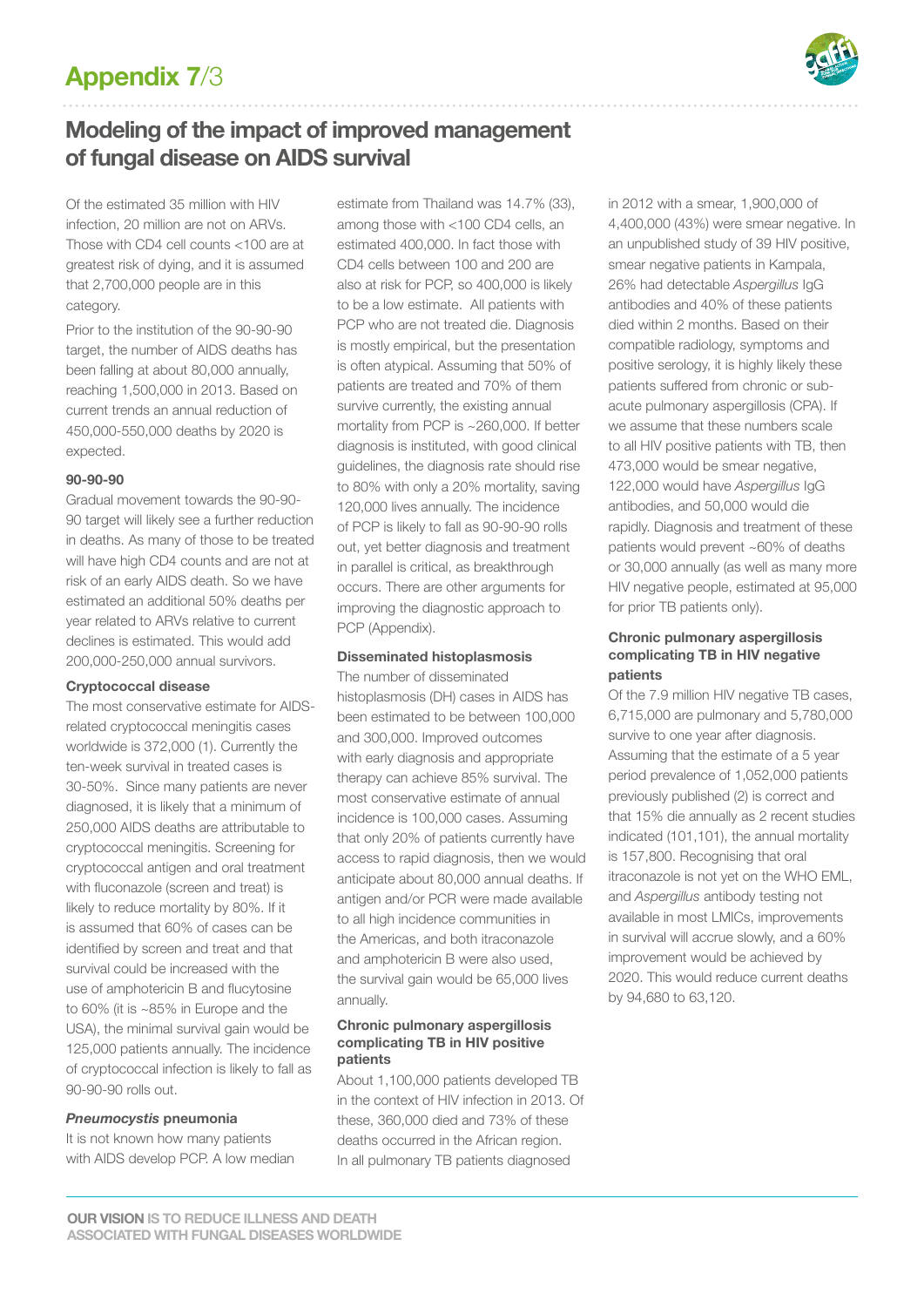# **Appendix 7**/4



# **Reduction in AIDS and TB deaths by a million a year, key actions and modelling**

### **Conclusions and recommendation**

Statistical modeling and limited epidemiological data from clinical settings strongly suggest that the wide adoption of known strategies, current diagnostic tests and antifungal agents for the 4 most common lethal fungal infections in AIDS is likely lead to additional significant reductions in annual HIV deaths, estimated at 700,000 annually. As the true burden of lethal fungal infections is not known, these estimates are conservative. In addition, diagnosis of chronic pulmonary aspergillosis after TB will avoid unnecessary morbidity and reduce deaths by an estimated 95,000 annually.

Nevertheless, evidence suggesting that improvements in diagnosis combined with better and timely availability of safe, efficacious and affordable treatment for fungal disease in HIV care will help reduce HIV deaths is compelling. Depending on implementation and take up, 450,000 deaths might be saved annually. This can be achieved in a manner that avoids duplication of efforts, so excellent value for money, by integrating interventions for fungal disease into existing HIV programs and national strategies and developing treatment quidelines.



### Reduction in AIDS deaths to under 1/2 Million by 2020

These estimates are shown graphically in the graph above.



Patients are too often diagnosed with HIV for the first time when they developed cryptococcal meningitis. Greater community sensitization through novel approaches (e.g social media) is needed to bridge this gap.

#### **Dr. Andrew D Kambugu**

Infectious Diseases Institute, Kampala, Uganda.